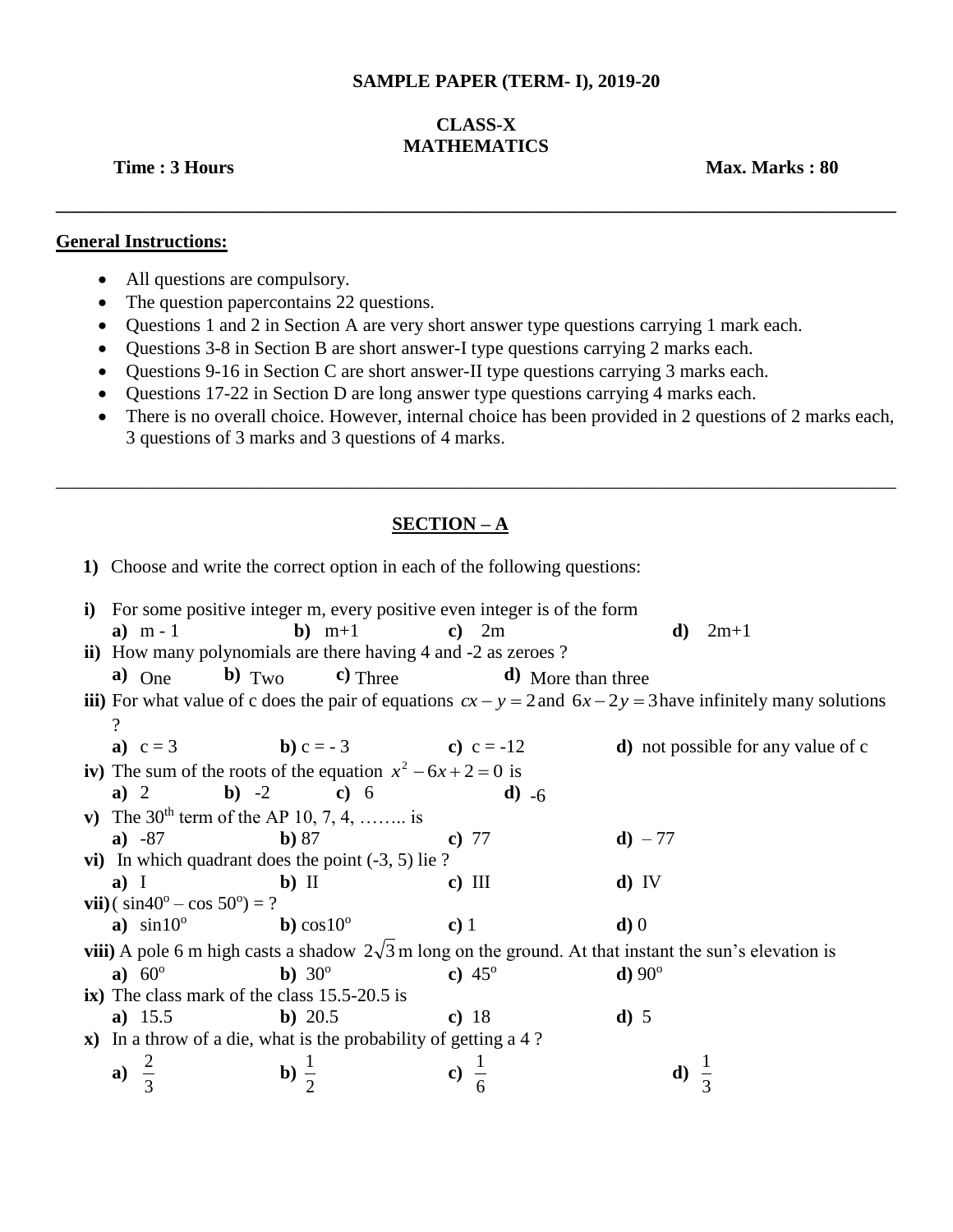- **2)** Answer the following questions:
- **i**) Find the zeroes of the polynomial  $p(x) = 4x^2 12 + 9$
- ii) Find the coordinate where the line  $x y = 8$  will intersect y-axis.
- **iii**) What will be the nature of roots of quadratic equation  $2x^2 4x + 3 = 0$ ?
- $iv)$  Find the 9<sup>th</sup> term from the end of the AP 5, 9, 13,…., 185.
- **v**) What is the area of the triangle formed by the points  $O(0, 0)$ ,  $A(-3, 0)$  and  $B(5, 0)$ ?
- **vi)** Find the mean of the first five natural numbers.
- **vii**) Write the acute angle  $\theta$  satisfying  $\sqrt{3} \sin \theta = \cos \theta$ .
- **viii**) Explain why  $3 \times 5 \times 7 + 7$  is a composite number.
- $\mathbf{i}$ **x**) Is 144 a term of the AP: 3, 7, 11, ...... ? Justify your answer.
- **x)** If two coins are tossed together simultaneously. Find the probability of getting exactly one head.

## **SECTION – B**

**3)** Which term of the AP 3, 15, 27, 39……… will be 120 more than its  $21^{st}$  term ?

#### **OR**

Find the sum of all two digit natural numbers which are divisible by 4.

- 4) If  $\sin(x-20)^\circ = \cos(3x-10)^\circ$ , then find the value of x.
- **5**) Given that  $\sqrt{5}$  is irrational, prove that  $3 + \sqrt{5}$  is irrational number. **OR**

Find the HCF and LCM of 12, 15 and 21 by the prime factorization method.

- 6) Find the zeroes of the quadratic polynomial  $x^2 2$  and verify the relationship between the zeroes and the coefficients.
- **7)** Three unbiased coins are tossed simultaneously. Find the probability of getting

i) exactly 2 heads ii) At most two heads

**8)** Find the ratio in which the line segment joining the points  $P(3, -6)$  and  $Q(5, 3)$  is divided by the x-

axis.

## **SECTION – C**

**9)** The following data gives the information on the observed lifetimes (in hours) of 225 electrical components:

| Life time(in     | $0 - 20$ | 20-40 | 40-60 | 60-80 | 80-100 | 100-120 |
|------------------|----------|-------|-------|-------|--------|---------|
| hours)           |          |       |       |       |        |         |
| <b>Frequency</b> | 10       | 35    | 52    | 61    | 38     | 29      |

Determine the modal lifetimes of the components.

**10**) Solve for *x* and *y* : 
$$
\frac{b}{a}x + \frac{a}{b}y = a^2 + b^2
$$
;  $x + y = 2ab$ 

 **11)** A train travels a distance of 300 km at a uniform speed. If the speed of the train is increased by 5

km/hr it takes 2 hours less in the journey. Find the original speed of the train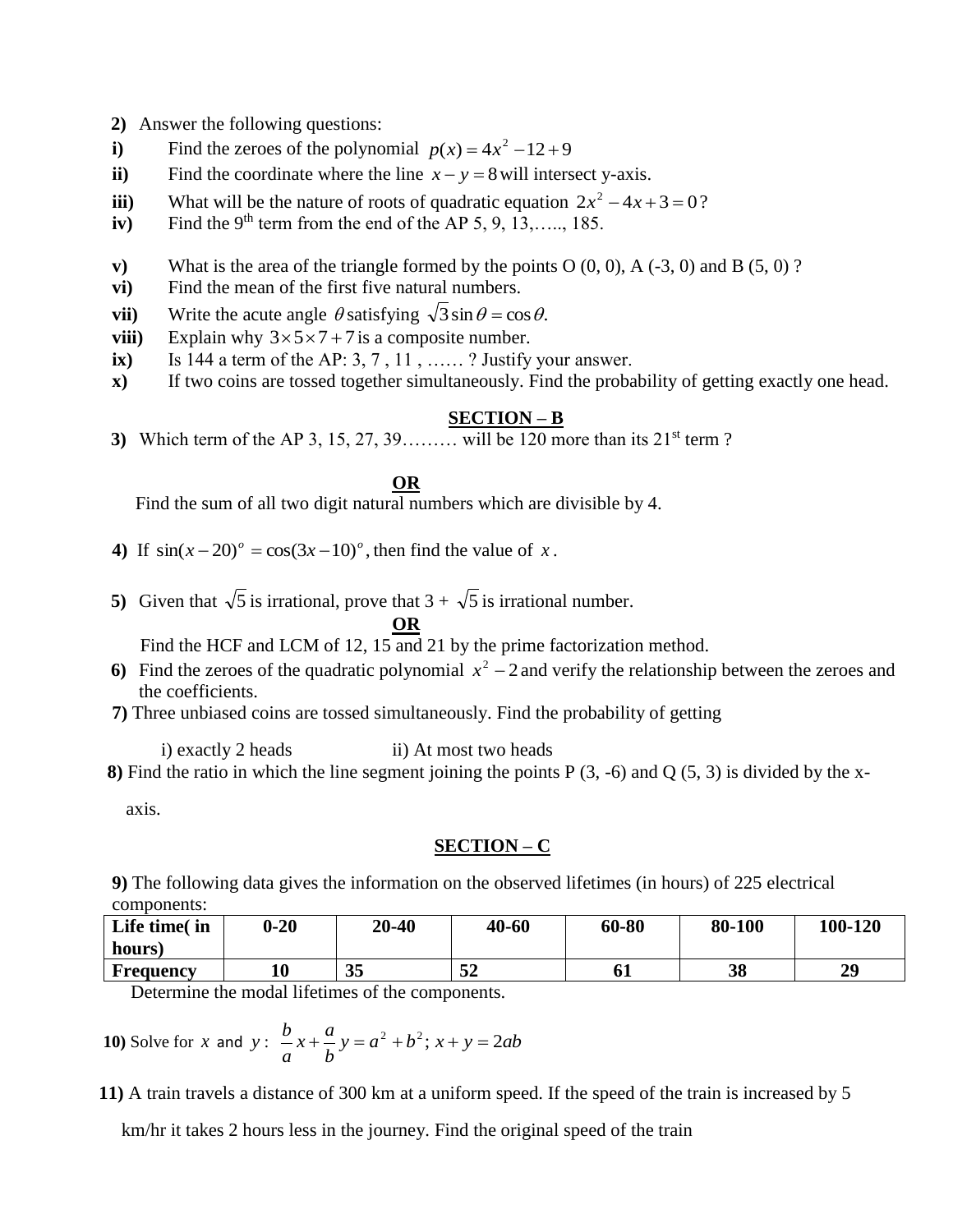Ram takes 6 days less than Bhagat to finish a piece of work. If both of them together can finish the work in 4days, in how many days Bhagat alone can finish the work.

**12)** For what values of a and b does the following pair of linear equations have an infinite number of

solutions ?  $(a-b)x+(a+b)y=3a+b-2$ ,  $2x+3y=7$ 

- **13)** If the points  $A(-2, 1)$ ,  $B(a, b)$  and C  $(4, -1)$  are collinear and  $a b = 1$ , find the values of a and b.
- **14)** Without using trigonometric tables, prove that:

$$
\frac{\sec^2 A - \cot^2(90^\circ - A)}{\cos ec^2 67^\circ - \tan^2 23^\circ} + (\sin^2 40^\circ + \sin^2 50^\circ) = 2
$$

**OR** 

Given 
$$
\tan \theta = \frac{4}{5}
$$
, evaluate  $\frac{2 \sin \theta \cdot \cos \theta}{\cos^2 \theta - \sin^2 \theta}$ .

**15)** If the sum of m terms of an AP is the same as the sum of its n terms, show that the sum of its  $(m + n)$ 

terms is zero.

### **OR**

 An arithmetic progression 5, 12, 19,…….. has 50 terms. Find its last term. Hence, find the sum of its last 15 terms.

 **16)** Show that one and only one out of n , n+ 2, n +4 is divisible by 3, where n is any positive integer.

#### **SECTION –D**

 **17)** The following distribution gives the daily income of 50 workers of a factory :

| Daily income   | 100-120 | 120-140 | 140-160 | 160-180 | 180-200 |
|----------------|---------|---------|---------|---------|---------|
| $\mathbf{Rs.}$ |         |         |         |         |         |
| Number of      |         | 14      |         |         | 10      |
| workers        |         |         |         |         |         |

Convert the distribution above to a less than type cumulative frequency distribution and draw its

ogive.

 **18)** Two pillars of equal heights stand on either side of a road which is 200 m wide. The angles of elevation of the top of the pillars are  $60^{\circ}$  and  $30^{\circ}$  from a point on the road between the pillars. Find the position of the point between the pillars and height of each pillar.

#### **OR**

From the top of a hill the angles of depression of two consecutive kilometre stones due east are found to be 45° and 30° respectively. Find the height of the hill.

**OR**